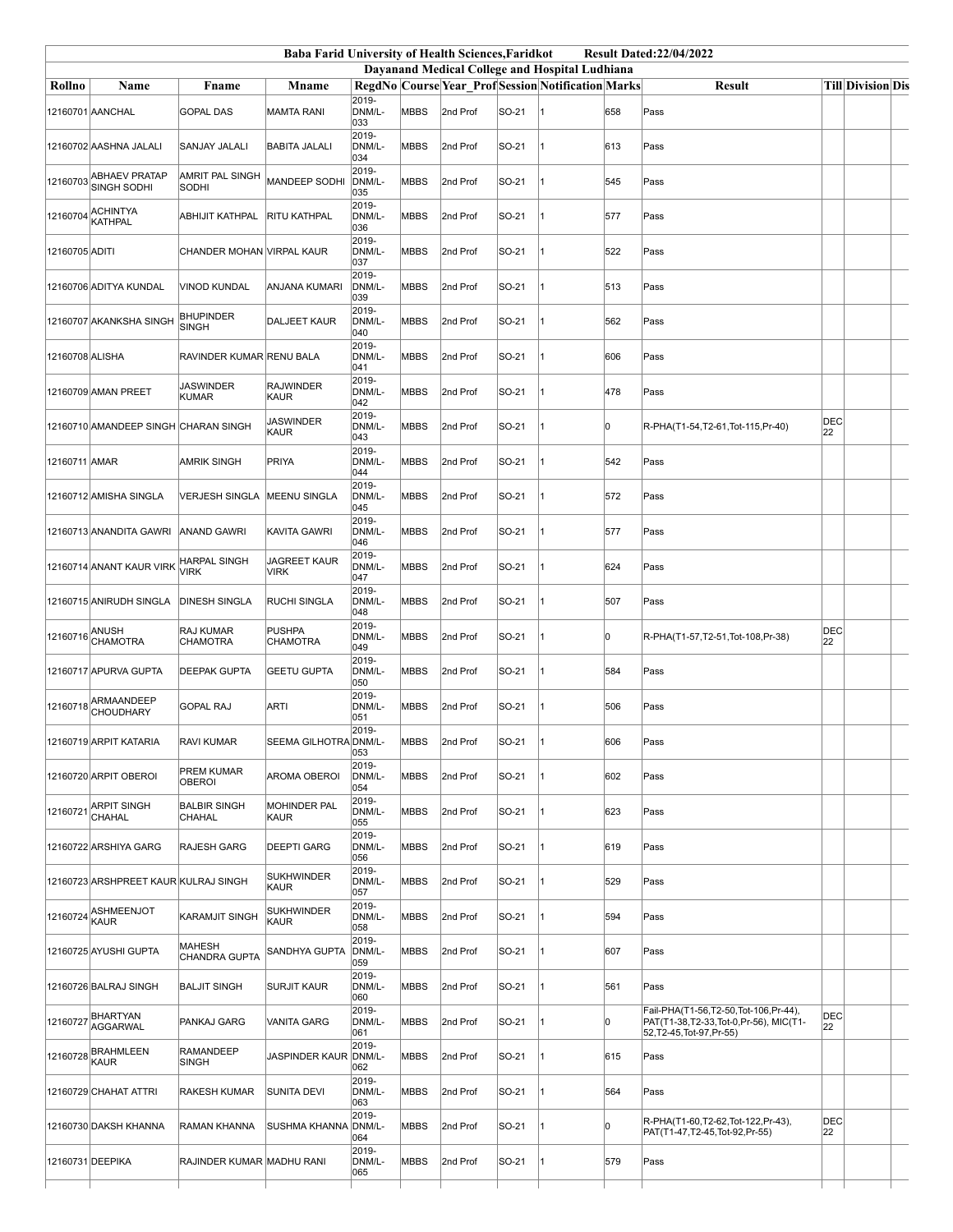|                  | 12160732 DHRUV BANSAL                    | <b>SUNIL KUMAR</b>                        | SONU BANSAL                             | 2019-<br>DNM/L-<br>066 | MBBS        | 2nd Prof | $ SO-21 $ | 11 | 575 | Pass                                                                                                     |                  |  |
|------------------|------------------------------------------|-------------------------------------------|-----------------------------------------|------------------------|-------------|----------|-----------|----|-----|----------------------------------------------------------------------------------------------------------|------------------|--|
| 12160733 DISHANT |                                          | <b>ASHWANI KUMAR</b>                      | <b>SUNITA SHARMA</b>                    | 2019-<br>DNM/L-<br>068 | <b>MBBS</b> | 2nd Prof | SO-21     | 1  | 551 | Pass                                                                                                     |                  |  |
| 12160734         | ESHA ELIZABETH<br>CHERIAN                | <b>ZUBIN CHERIAN</b>                      | <b>RESHMA KOSHY</b>                     | 2019-<br>DNM/L-<br>070 | <b>MBBS</b> | 2nd Prof | SO-21     | 1  | 10  | Fail-PHA(T1-36,T2-49,Tot-0,Pr-54),<br>PAT(T1-51,T2-34,Tot-0,Pr-63), MIC(T1-<br>39, T2-51, Tot-0, Pr-65)  | DEC<br>22        |  |
| 12160735         | GAGANDEEP<br>KAUR                        | <b>GURMEET SINGH</b>                      | HARJINDER KAUR DNM/L-                   | 2019-<br>071           | MBBS        | 2nd Prof | SO-21     | 1  | 596 | Pass                                                                                                     |                  |  |
|                  | 12160736 GOURAV LOONA                    | PARMOD KUMAR                              | ANJU BALA                               | 2019-<br>DNM/L-<br>072 | <b>MBBS</b> | 2nd Prof | SO-21     | 1  | 544 | Pass                                                                                                     |                  |  |
| 12160737         | <b>GURKIRAT SINGH</b><br><b>BRAR</b>     | RAVINDER SINGH<br><b>BRAR</b>             | <b>KANWALPREET</b><br>KAUR              | 2019-<br>DNM/L-<br>073 | <b>MBBS</b> | 2nd Prof | SO-21     | 1  | 575 | Pass                                                                                                     |                  |  |
| 12160738         | <b>GURNOOR SINGH</b><br><b>THIND</b>     | <b>GURWINDER</b><br><b>SINGH THIND</b>    | RAVINDER KAUR<br>THIND                  | 2019-<br>DNM/L-<br>074 | <b>MBBS</b> | 2nd Prof | SO-21     | 1  | 578 | Pass                                                                                                     |                  |  |
| 12160739         | HARBEER SINGH<br>SIDHU                   | <b>SIRBEERINDER</b><br><b>SINGH SIDHU</b> | PALWINDER KAUR<br>SIDHU                 | 2019-<br>DNM/L-<br>075 | MBBS        | 2nd Prof | SO-21     | 1  | 537 | Pass                                                                                                     |                  |  |
| 12160740         | HITESHU<br>MAHAJAN                       | SANJAY KUMAR<br>MAHAJAN                   | <b>MUNISHA</b><br>MAHAJAN               | 2019-<br>DNM/L-<br>076 | <b>MBBS</b> | 2nd Prof | SO-21     | 1  | 574 | Pass                                                                                                     |                  |  |
|                  | 12160741 ISHITA GUPTA                    | SANDEEP GUPTA                             | <b>SONIA GUPTA</b>                      | 2019-<br>DNM/L-<br>078 | <b>MBBS</b> | 2nd Prof | SO-21     | 1  | 660 | Pass                                                                                                     |                  |  |
|                  | 12160742 JEEVANSH                        | LASHKAR                                   | <b>GULSHAN</b>                          | 2019-<br>DNM/L-<br>079 | <b>MBBS</b> | 2nd Prof | SO-21     | 1  | 611 | Pass                                                                                                     |                  |  |
| 12160743 PHILIP  | JEREMY VIJU                              | VIJU PHILIP                               | JESSY V PHILIP                          | 2019-<br>DNM/L-<br>080 | MBBS        | 2nd Prof | SO-21     | 1  | 546 | Pass                                                                                                     |                  |  |
| 12160744         | JUSARJUN SINGH<br><b>CHAGGAR</b>         | PRITPAL SINGH                             | JYOTI SAHOTA<br>PALSINGH                | 2019-<br>DNM/L-<br>081 | <b>MBBS</b> | 2nd Prof | SO-21     | 1  | 565 | Pass                                                                                                     |                  |  |
|                  | 12160745 JYOTIRMAYH                      | GULSHAN KUMAR   MAMTA RANI                |                                         | 2019-<br>DNM/L-<br>082 | <b>MBBS</b> | 2nd Prof | SO-21     | 11 | 601 | Pass                                                                                                     |                  |  |
|                  | 12160746 KANAV MATHUR                    | <b>MANOJ MATHUR</b>                       | NIDHI MATHUR                            | 2019-<br>DNM/L-<br>083 | <b>MBBS</b> | 2nd Prof | SO-21     | 1  | 602 | Pass                                                                                                     |                  |  |
| 12160747         | KARMAN KAUR<br>SIDHU                     | JASDEEP SINGH<br>SIDHU                    | NAVDEEP KAUR<br>SIDHU                   | 2019-<br>DNM/L-<br>084 | <b>MBBS</b> | 2nd Prof | SO-21     | 1  | 532 | Pass                                                                                                     |                  |  |
| 12160748 KRITIKA |                                          | PARMOD GUPTA                              | MANVATA GUPTA                           | 2019-<br>DNM/L-<br>085 | <b>MBBS</b> | 2nd Prof | SO-21     | 11 | 605 | Pass                                                                                                     |                  |  |
|                  | 12160749 LIZA GOYAL                      | RAKESH GOYAL                              | <b>NEENA GOYAL</b>                      | 2019-<br>DNM/L-<br>086 | <b>MBBS</b> | 2nd Prof | SO-21     | 1  | 602 | Pass                                                                                                     |                  |  |
| 12160750         | MANJOT KAUR<br><b>GHUMAN</b>             | SAWRAJ SINGH<br><b>GHUMAN</b>             | <b>SUKHJINDER</b><br><b>KAUR GHUMAN</b> | 2019-<br>DNM/L-<br>087 | <b>MBBS</b> | 2nd Prof | SO-21     | 1  | 526 | Pass                                                                                                     |                  |  |
|                  | 12160751 MANRAJ SINGH                    | KARAMJIT SINGH                            | HARJINDER KAUR DNM/L-                   | 2019-<br>088           | MBBS        | 2nd Prof | SO-21     | 1  | 561 | Pass                                                                                                     |                  |  |
|                  | 12160752 MEHAK NIBBER                    |                                           | JASKARAN SINGH  GURINDER KAUR           | 2019-<br>DNM/L-<br>090 | <b>MBBS</b> | 2nd Prof | SO-21     | 11 | 609 | Pass                                                                                                     |                  |  |
| 12160753         | <b>MOHAMMED</b><br><b>KABEER QURESHI</b> | ABDUL QAYYUM<br><b>QURESHI</b>            | <b>PARVEEN</b><br><b>QURESHI</b>        | 2019-<br>DNM/L-<br>091 | <b>MBBS</b> | 2nd Prof | SO-21     | 11 | 10  | R-PAT(T1-38,T2-47,Tot-0,Pr-63), MIC(T1-<br>42, T2-45, Tot-87, Pr-65)                                     | DEC<br>22        |  |
|                  | 12160754 MUKESH KUMAR                    | NAND LAL GUPTA                            | <b>MANBHA DEVI</b>                      | 2019-<br>DNM/L-<br>093 | <b>MBBS</b> | 2nd Prof | SO-21     | 1  | 10  | Fail-PHA(T1-48,T2-40,Tot-88,Pr-53),<br>PAT(T1-39,T2-57,Tot-0,Pr-59), MIC(T1-<br>39, T2-39, Tot-0, Pr-55) | <b>DEC</b><br>22 |  |
| 12160755 MUSKAN  |                                          | SANJEEV KUMAR                             | POONAM                                  | 2019-<br>DNM/L-<br>094 | <b>MBBS</b> | 2nd Prof | SO-21     | 1  | 605 | Pass                                                                                                     |                  |  |
| 12160756         | NAVDEEP SINGH<br><b>JAPAL</b>            | IQBAL SINGH                               | PARMJEET KAUR                           | 2019-<br>DNM/L-<br>096 | <b>MBBS</b> | 2nd Prof | SO-21     | 11 | 531 | Pass                                                                                                     |                  |  |
| 12160757 NAVYA   |                                          | RANJEEV KUMAR                             | <b>MONIKA RANI</b>                      | 2019-<br>DNM/L-<br>097 | <b>MBBS</b> | 2nd Prof | SO-21     | 1  | 562 | Pass                                                                                                     |                  |  |
| 12160758 KOSHY   | <b>NEVILL PHILIP</b>                     | <b>GEORGE KUTTY</b><br><b>KOSHY</b>       | <b>RACHEL KOSHY</b>                     | 2019-<br>DNM/L-<br>098 | <b>MBBS</b> | 2nd Prof | SO-21     | 1  | 549 | Pass                                                                                                     |                  |  |
|                  | 12160759 PALAK GUPTA                     | <b>MANAV RATTAN</b><br><b>GUPTA</b>       | MINAKSHI GUPTA                          | 2019-<br>DNM/L-<br>099 | MBBS        | 2nd Prof | SO-21     | 1  | lo  | R-MIC(T1-48,T2-40,Tot-88,Pr-66)                                                                          | DEC<br>22        |  |
|                  | 12160760 PARMARTH ATTRI                  | DAVINDER KUMAR SUNITA RANI                |                                         | 2019-<br>DNM/L-<br>100 | <b>MBBS</b> | 2nd Prof | SO-21     | 11 | 609 | Pass                                                                                                     |                  |  |
|                  | 12160761 PREKSHA BAGGA                   | JATINDER KUMAR<br><b>BAGGA</b>            | <b>RITU BAGGA</b>                       | 2019-<br>DNM/L-<br>102 | <b>MBBS</b> | 2nd Prof | SO-21     | 11 | 631 | Pass                                                                                                     |                  |  |
|                  | 12160762 PUNEET KUMAR                    | <b>SUKHDEV LAL</b>                        | <b>NEELAM KUMARI</b>                    | 2019-<br>DNM/L-<br>103 | <b>MBBS</b> | 2nd Prof | SO-21     | 1  | 609 | Pass                                                                                                     |                  |  |
|                  | 12160763 RAGHAV GARG                     | <b>RAJINDER KUMAR</b><br>GARG             | USHA GARG                               | 2019-<br>DNM/L-<br>104 | <b>MBBS</b> | 2nd Prof | SO-21     | 1  | 602 | Pass                                                                                                     |                  |  |
| 12160764 RAKHI   |                                          | <b>VIJAY KUMAR</b>                        | KAMLA DEVI                              | 2019-<br>DNM/L-        | <b>MBBS</b> | 2nd Prof | SO-21     | 1  | 627 | Pass                                                                                                     |                  |  |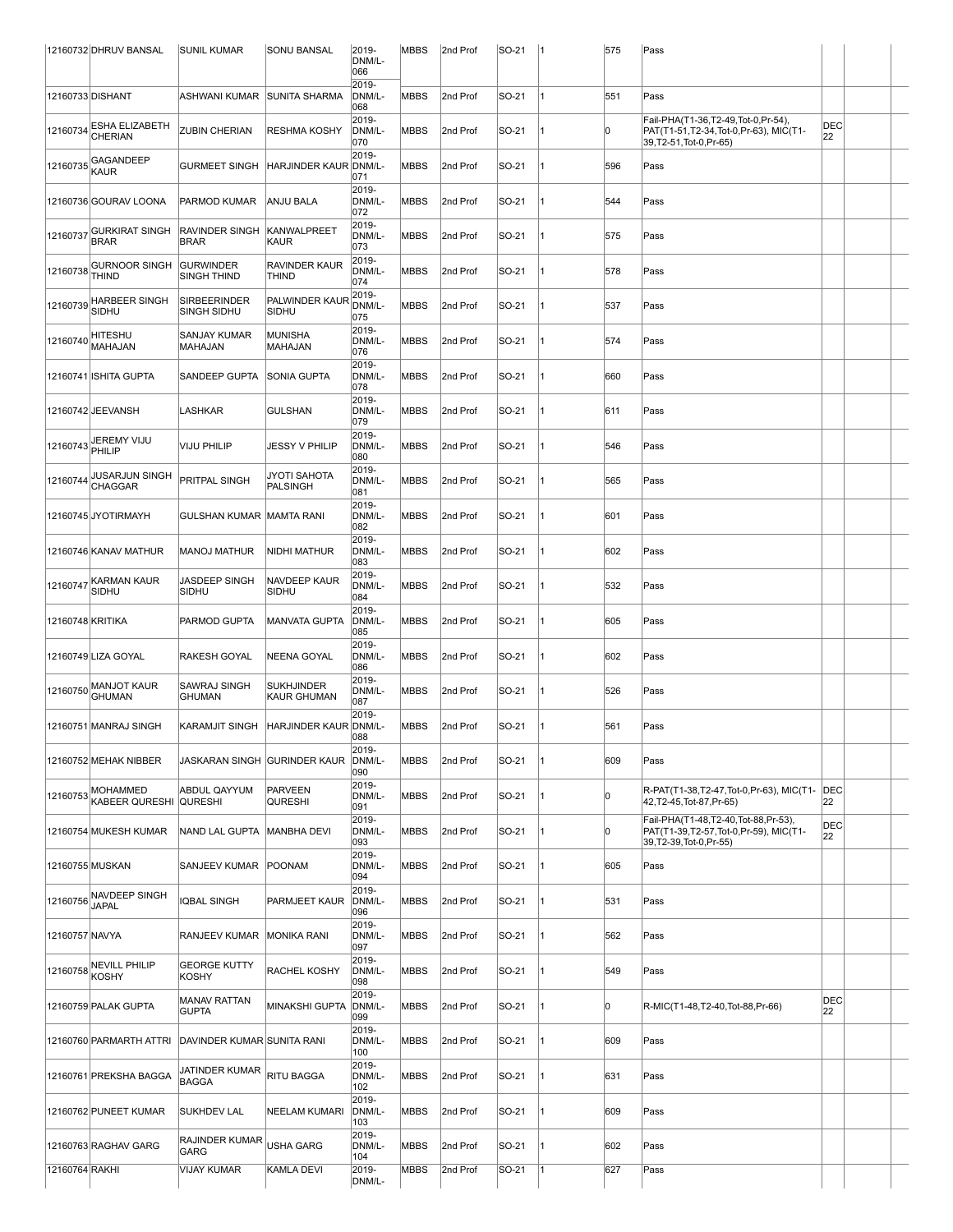|          |                                                      |                                         |                       | 105                       |             |          |       |    |     |                                |           |  |
|----------|------------------------------------------------------|-----------------------------------------|-----------------------|---------------------------|-------------|----------|-------|----|-----|--------------------------------|-----------|--|
| 12160765 | RAMANDEEP<br><b>SINGH</b>                            | <b>NIRMAL SINGH</b>                     | SUKHJEET KAUR         | 2019-<br>DNM/L-<br>106    | <b>MBBS</b> | 2nd Prof | SO-21 | 11 | 564 | Pass                           |           |  |
|          | 12160766 RANBIR SINGH                                | <b>ROOP SINGH</b>                       | RANJIT KAUR           | 2019-<br>DNM/L-<br>107    | <b>MBBS</b> | 2nd Prof | SO-21 | 11 | 514 | Pass                           |           |  |
|          | 12160767 RASHMIN                                     | DARSHAN DASS                            | <b>VARINDER KAUR</b>  | 2019-<br>DNM/L-<br>109    | <b>MBBS</b> | 2nd Prof | SO-21 |    | 547 | Pass                           |           |  |
|          | 12160768 RIA PANDHI                                  | JASWANT SINGH                           | <b>GURPREET KAUR</b>  | 2019-<br>DNM/L-<br>110    | <b>MBBS</b> | 2nd Prof | SO-21 | 11 | 590 | Pass                           |           |  |
|          | 12160769 RISHABH GULIANI                             | <b>HARPREET SINGH</b><br><b>GULIANI</b> | PRINCY GULIANI        | 2019-<br><b>DNM/L-111</b> | <b>MBBS</b> | 2nd Prof | SO-21 | 1  | 521 | Pass                           |           |  |
| 12160770 | SAAKHI KAUR<br>AHUJA                                 | PARAMJEET<br><b>SINGH AHUJA</b>         | HARNEET KAUR<br>AHUJA | 2019-<br>DNM/L-<br>112    | <b>MBBS</b> | 2nd Prof | SO-21 | 11 | 615 | Pass                           |           |  |
|          | 12160771 SANJANA MANHAS PAWAN MANHAS                 |                                         | SIMMI MANHAS          | 2019-<br>DNM/L-<br>116    | <b>MBBS</b> | 2nd Prof | SO-21 | 1  | 609 | Pass                           |           |  |
|          | 12160772 SEJAL GARG                                  | <b>SANDEEP GARG</b>                     | <b>ANJU GARG</b>      | 2019-<br>DNM/L-<br>117    | <b>MBBS</b> | 2nd Prof | SO-21 | 11 | 622 | Pass                           |           |  |
|          | 12160773 SEJAL JAIN                                  | <b>RAJESH JAIN</b>                      | MEETU JAIN            | 2019-<br>DNM/L-<br>118    | <b>MBBS</b> | 2nd Prof | SO-21 | 1  | 605 | Pass                           |           |  |
|          | 12160774 SHRIYA KANSAL                               | <b>JANAK RAJ</b>                        | RENU MITTAL           | 2019-<br>DNM/L-<br>119    | <b>MBBS</b> | 2nd Prof | SO-21 | 1  | 572 | Pass                           |           |  |
|          | 12160775 SHRUTI GARG                                 | SANDEEP KUMAR                           | <b>REKHA RANI</b>     | 2019-<br>DNM/L-<br>120    | <b>MBBS</b> | 2nd Prof | SO-21 | 11 | 632 | Pass                           |           |  |
|          | 12160776 SHUBHAM KUMAR KRISHAN KUMAR                 |                                         | KAMLA DEVI            | 2019-<br>DNM/L-<br>121    | <b>MBBS</b> | 2nd Prof | SO-21 | 11 | 583 | Pass                           |           |  |
| 12160777 | SHUBHAM<br>MUNJAL                                    | IMANISH MUNJAL                          | VINEETA MUNJAL        | 2019-<br>DNM/L-<br>122    | <b>MBBS</b> | 2nd Prof | SO-21 | 11 | 655 | Pass                           |           |  |
|          | 12160778 SUBHAM SETH                                 | <b>AMIT SETH</b>                        | MEGHA SETH            | 2019-<br>DNM/L-<br>123    | <b>MBBS</b> | 2nd Prof | SO-21 | 1  | 531 | Pass                           |           |  |
| 12160779 | SUKHJEET KAUR<br><b>RANGHARA</b>                     | KARAMJIT SINGH                          | SUKHWINDER<br>KAUR    | 2019-<br>DNM/L-<br>124    | <b>MBBS</b> | 2nd Prof | SO-21 | 11 | 504 | Pass                           |           |  |
|          | 12160780 SUNIDHI SINGH                               | ARMINDER SINGH SUNITA KUMARI            |                       | 2019-<br>DNM/L-<br>126    | <b>MBBS</b> | 2nd Prof | SO-21 | 1  | lo. | R-PAT(T1-33,T2-62,Tot-0,Pr-65) | DEC<br>22 |  |
|          | 12160781 SUSHMEET KAUR                               | <b>HAKAM SINGH</b>                      | <b>BALDEV KAUR</b>    | 2019-<br>DNM/L-<br>127    | <b>MBBS</b> | 2nd Prof | SO-21 | 11 | 565 | Pass                           |           |  |
|          | 12160782 UDEYVEER SINGH HARPREET SINGH GURBAKSH KAUR |                                         |                       | 2019-<br>DNM/L-<br>129    | <b>MBBS</b> | 2nd Prof | SO-21 | 11 | 612 | Pass                           |           |  |
| 12160783 | VANSHIKA<br><b>RABGOTRA</b>                          | GULSHAN KUMAR                           | MANJU                 | 2019-<br>DNM/L-<br>130    | <b>MBBS</b> | 2nd Prof | SO-21 |    | 629 | Pass                           |           |  |
| 12160784 | <b>VIJAY PARTAP</b><br><b>SINGH</b>                  | <b>HARCHARAN</b><br><b>SINGH</b>        | PARAMJEET<br>KAUR     | 2019-<br>DNM/L-<br>131    | <b>MBBS</b> | 2nd Prof | SO-21 | 1  | 545 | Pass                           |           |  |
|          | 12160785 YASHIKA JAIN                                | SANJEEV KUMAR NIDHI JAIN                |                       | 2019-<br>DNM/L-<br>132    | <b>MBBS</b> | 2nd Prof | SO-21 | 11 | 606 | Pass                           |           |  |